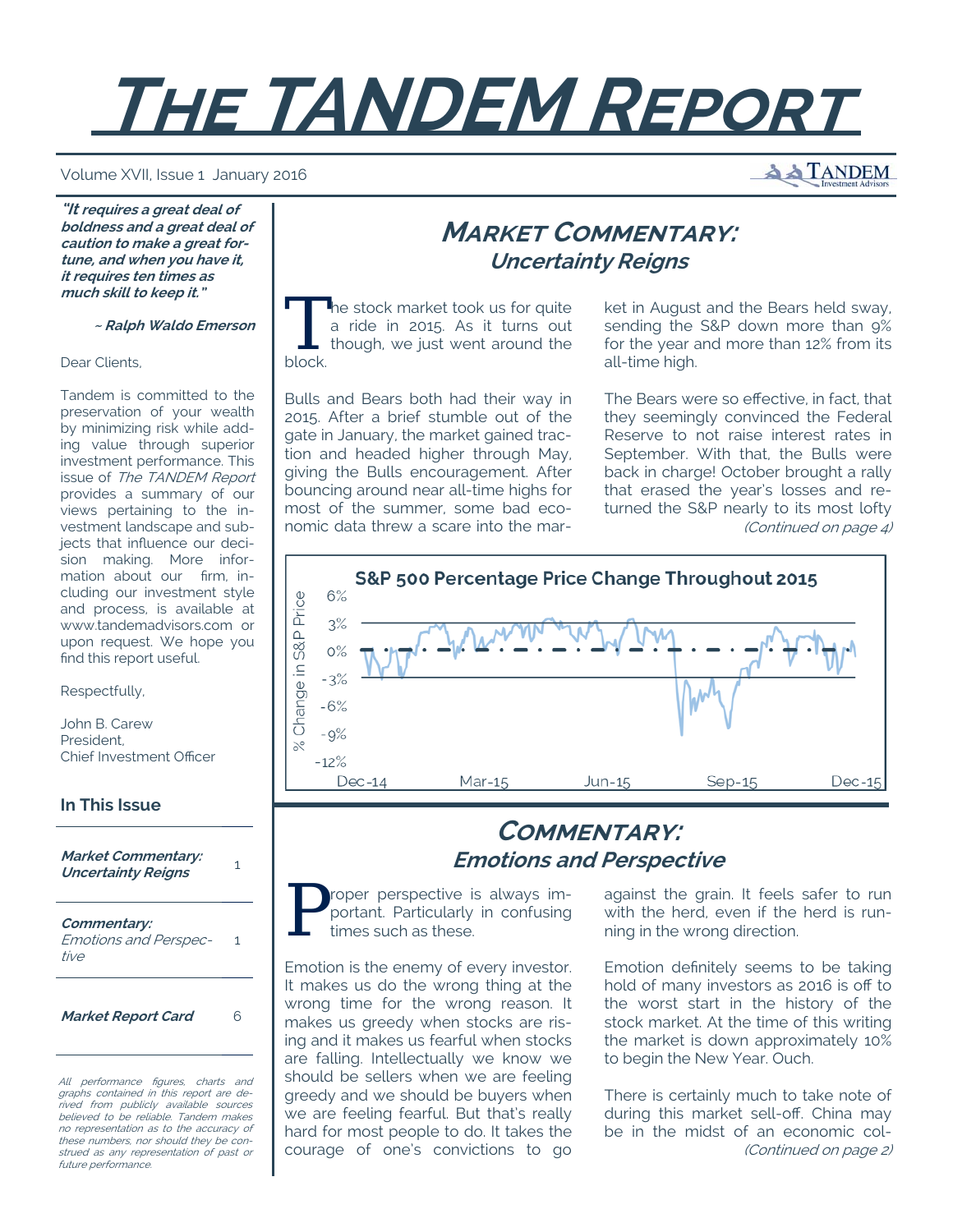## **COMMENTARY (CONTINUED)**

### (Continued from page 1)

lapse. The price of crude oil is at levels not seen in over a decade and seems to fall more every day. Could this portend a global recession? The Federal Reserve has raised rates - the only Central Bank on the planet to do so. Could the Fed cause the Dollar to strengthen too much and choke off corporate profit growth? There is a lot of serious stuff to consider. How are investors supposed to make sense of it all? Who's to blame them when their emotions get the better of them and they throw in the towel when things look bleak?

Proper perspective can help keep emotions in check, particularly when perspective is accompanied by a plan. First, whenever fear takes hold, tune out the noise and focus on what really matters. Remember that our portfolio is not invested in "the market". It is invested in companies - good companies that grow their earnings and dividends regularly through most any environment.

Second, remember that we have a plan. Our discipline allows us to be proactive instead of reactive. Our job is to buy low and sell high, and we have a process that does exactly that. On a stock-by-stock basis. It analyzes what each individual company is doing, not "the market", not China and not anything else.

For months many individual stocks have been telling us that their growth was slowing and their price was overvalued. Not every stock has given us this signal, but certainly more have than usual. And we followed these signals, allowing us to sell before the market began to decline. As a result, cash has built up in our portfolios. Eventually stocks will begin to tell us that their prices are too low and do not properly reflect their prospects for growth. And we will have the cash on hand to buy those stocks when the time comes. To us, this approach is quite logical. Unfortunately for many investors, it is not widely followed. It eliminates emotions and adheres to a discipline. It is proactive.

The chart below illustrates how our investment process works. For each stock in our universe we calculate a ratio designed to identify those companies that grow their earnings and dividends in any type of economy, good or bad. The ratio (represented by the dark blue solid line) fluctuates in value over time, but as long as it remains a positive number, the stock meets our strict criteria. Whenever the ratio crosses above the top horizontal line, the stock is cheap in price and should be bought. Whenever the ratio drops below the bottom horizontal line, the stock is expensive and we must take some profit. Whenever the ratio goes below zero, we must liquidate the stock. As you can see, when the ratio is above the lines, the stock price (the lighter blue line) is cheap and poised to go higher. Whenever the ratio is below the lines, the stock is expensive and poised to go lower. The stock in this example is EcoLab, which can be found in the portfolios of all of Tandem's strategies.

We rely upon this discipline to guide us without emotion and to follow the signals each stock is giving us. It is simple, logical and understandable. Sometimes investors overthink things. Remember, complicated isn't better. It is just harder to understand.

<sup>(</sup>Continued on page 3)

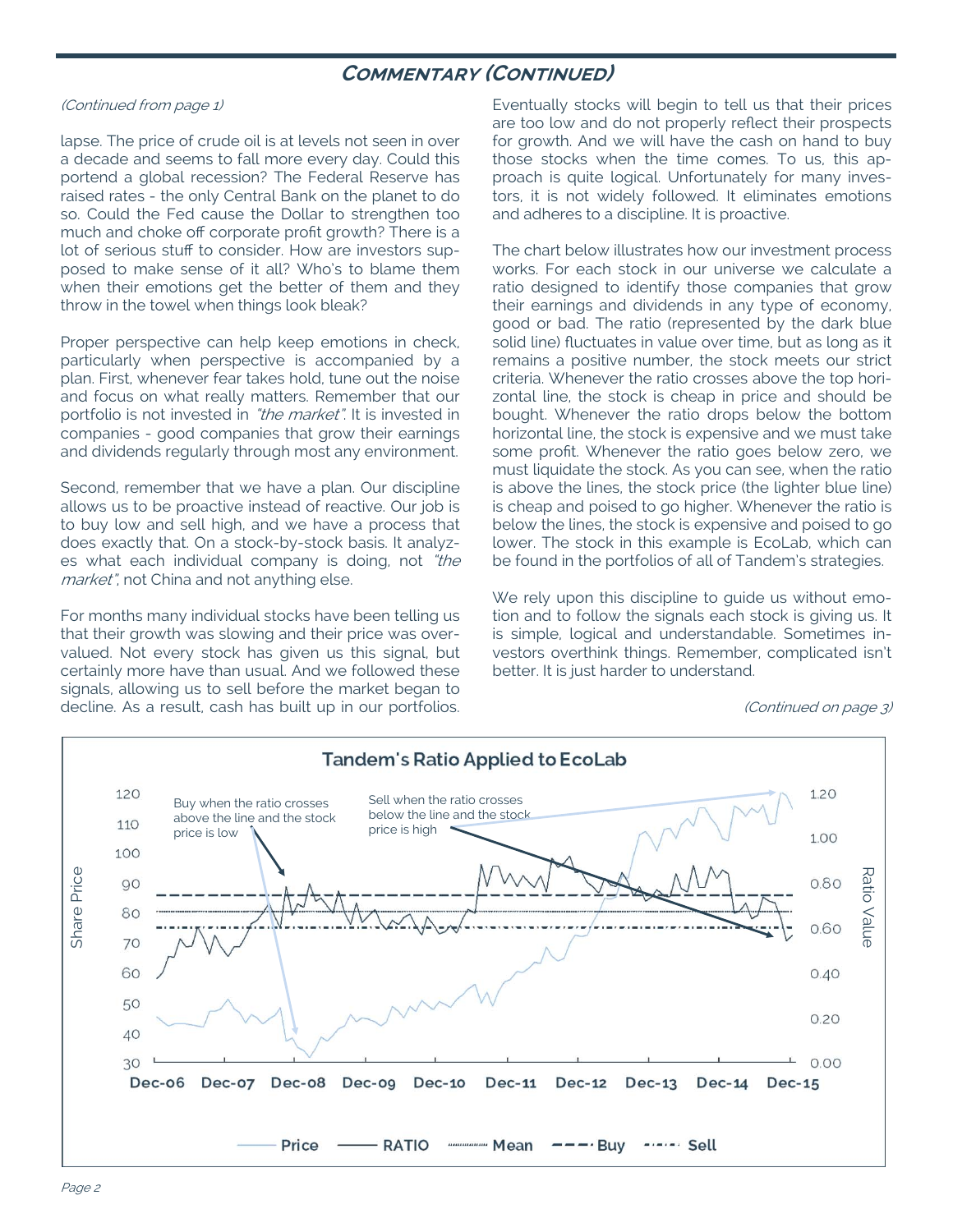## **COMMENTARY (CONTINUED)**

#### (Continued from page 2)

No matter what is in store for the stock market in 2016 and beyond, know that at some point prices will go down enough to scare a lot of investors. Whenever this has happened in the past, widespread fear has caused prices to fall further than they probably should have. But so far, stock prices have always come back. The Great Recession was pretty scary stuff, but the market recovered from that. It recovered from the Tech Bubble, Black Monday in 1987, the Cuban Missile Crisis and even the Great Depression.

Proper perspective will see you through whatever lies ahead. We have a plan, we are proactive, and you can understand your investments, which means you can filter out the noise and focus on what matters most the companies you own. Have a look at them in the tables below. Some you may not have heard of, but most you have, Much like our investment process, they are simple, straight forward business. Buying low and selling high isn't easy. If it were, everyone would be doing it! But with the proper perspective (and a plan) it can be done.

## **5 Year Earnings and Dividend Growth for Tandem's Holdings by Strategy**

| Large Cap Core Holdings 5 Year Growth |         |           | <b>Equity Holdings 5 Year Growth</b> |                           |           | Mid Cap Core Holdings 5 Year Growth |         |                           |  |
|---------------------------------------|---------|-----------|--------------------------------------|---------------------------|-----------|-------------------------------------|---------|---------------------------|--|
| <b>Earnings Dividends</b><br>Company  |         |           | Company                              | <b>Earnings Dividends</b> |           | Company                             |         | <b>Earnings Dividends</b> |  |
| <b>Accenture Plc</b>                  | 53.2%   | 81.33%    | <b>Accenture Plc</b>                 | 53.2%                     | 81.33%    | <b>AMETEK</b>                       | 117.9%  | 199.97%                   |  |
| Aptargroup                            | 20.6%   | 72.73%    | <b>AMETEK</b>                        | 117.9%                    | 199.97%   | Aptargroup                          | 20.6%   | 72.73%                    |  |
| Becton, Dickinson                     | 46.1%   | 61.84%    | Aptargroup                           | 20.6%                     | 72.73%    | Becton, Dickinson                   | 46.1%   | 61.84%                    |  |
| Brown & Brown                         | 47.3%   | 44.80%    | Becton, Dickinson                    | 46.1%                     | 61.84%    | Brown & Brown                       | 47.3%   | 44.80%                    |  |
| Brown-Forman Cl B                     | 45.0%   | 57.50%    | Brown & Brown                        | 47.3%                     | 44.80%    | Brown-Forman Cl B                   | 45.0%   | 57.50%                    |  |
| Coca-Cola                             | 13.7%   | 50.00%    | Brown-Forman Cl B                    | 45.0%                     | 57.50%    | Cerner                              | 179.7%  | <b>NA</b>                 |  |
| Colgate-Palmolive                     | 16.1%   | 47.78%    | Cerner                               | 179.7%                    | 0.00%     | Cognizant Technology                | 155.5%  | <b>NA</b>                 |  |
| Costco                                | 67.3%   | 95.60%    | Coca-Cola                            | 13.7%                     | 50.00%    | <b>Dollar Tree</b>                  | 66.0%   | <b>NA</b>                 |  |
| <b>CSX</b>                            | 48.1%   | 114.28%   | Cognizant Technology                 | 155.5%                    | $\sf NA$  | Ecolab                              | 97.3%   | 109.38%                   |  |
| <b>Dominion Resources</b>             | 9.3%    | 41.53%    | Colgate-Palmolive                    | 16.1%                     | 47.78%    | <b>Expeditors International</b>     | 50.3%   | 80.00%                    |  |
| Ecolab                                | 97.3%   | 109.38%   | Costco                               | 67.3%                     | 95.60%    | Fiserv                              | 90.1%   | NA                        |  |
| Expeditors International              | 50.3%   | 80.00%    | <b>CSX</b>                           | 48.1%                     | 114.28%   | FMC Technologies                    | 53.7%   | <b>NA</b>                 |  |
| W.W. Grainger                         | 71.6%   | 120.67%   | Ecolab                               | 97.3%                     | 109.38%   | W.W. Grainger                       | 71.6%   | 120.67%                   |  |
| Microsoft                             | 2.6%    | 134.55%   | <b>Expeditors International</b>      | 50.3%                     | 80.00%    | <b>MEDNAX</b>                       | 101.0%  | <b>NA</b>                 |  |
| National Retail Ppty                  | 70.2%   | 13.25%    | <b>FMC Technologies</b>              | 53.7%                     | <b>NA</b> | National Retail Ppty                | 70.2%   | 13.25%                    |  |
| NextEra Energy                        | 31.6%   | 54.00%    | W.W. Grainger                        | 71.6%                     | 120.67%   | O'Reilly Automotive                 | 198.4%  | <b>NA</b>                 |  |
| <b>Piedmont Natural Gas</b>           | $-4.6%$ | 18.02%    | <b>MEDNAX</b>                        | 101.0%                    | NA        | <b>Piedmont Natural Gas</b>         | $-4.6%$ | 18.02%                    |  |
| Praxair                               | 22.4%   | 58.89%    | Microsoft                            | 2.6%                      | 134.55%   | Praxair                             | 22.4%   | 58.89%                    |  |
| <b>T. Rowe Price</b>                  | 79.4%   | 92.59%    | NextEra Energy                       | 31.6%                     | 54.00%    | <b>T. Rowe Price</b>                | 79.4%   | 92.59%                    |  |
| QUALCOMM                              | 89.4%   | 151.35%   | O'Reilly Automotive                  | 198.4%                    | <b>NA</b> | Republic Services                   | 19.9%   | 48.72%                    |  |
| <b>Republic Services</b>              | 19.9%   | 48.72%    | Praxair                              | 22.4%                     | 58.89%    | ResMed                              | 77.2%   | <b>NA</b>                 |  |
| ResMed                                | 77.2%   | <b>NA</b> | T. Rowe Price                        | 79.4%                     | 92.59%    | Ross Stores                         | 114.7%  | 166.95%                   |  |
| <b>SCANA</b>                          | 28.2%   | 14.74%    | QUALCOMM                             | 89.4%                     | 151.35%   | <b>SCANA</b>                        | 28.2%   | 14.74%                    |  |
| <b>Scripps Networks</b>               | 89.1%   | 206.67%   | <b>Republic Services</b>             | 19.9%                     | 48.72%    | <b>Scripps Networks</b>             | 89.1%   | 206.67%                   |  |
| J. M. Smucker                         | 23.5%   | 69.03%    | <b>ResMed</b>                        | 77.2%                     | <b>NA</b> | Signature Bank NY                   | 216.1%  | <b>NA</b>                 |  |
| Stryker                               | 53.5%   | 124.60%   | <b>Scripps Networks</b>              | 114.7%                    | 206.67%   | J. M. Smucker                       | 23.5%   | 69.03%                    |  |
| <b>TJX Cos</b>                        | 88.0%   | 182.46%   | Signature Bank NY                    | 216.1%                    | <b>NA</b> | <b>Stryker</b>                      | 53.5%   | 124.60%                   |  |
| <b>Tractor Supply</b>                 | 165.5%  | 442.86%   | Stryker                              | 53.5%                     | 124.60%   | Thermo Fisher Scientific            | 106.7%  | $\sf NA$                  |  |
| United Technologies                   | 33.3%   | 50.59%    | Thermo Fisher Scientific             | 106.7%                    | <b>NA</b> | <b>Tractor Supply</b>               | 165.5%  | 442.86%                   |  |
| Wabtec                                | 220.3%  | 1300.00%  | <b>TJX Cos</b>                       | 88.0%                     | 182.46%   | Wabtec                              | 220.3%  | 1300.00%                  |  |
| Wal-Mart                              | 12.3%   | 65.25%    | <b>Tractor Supply</b>                | 165.5%                    | 442.86%   | <b>Waste Connections</b>            | 58.1%   | 389.25%                   |  |
| <b>Walgreens Boots</b>                | 69.7%   | 123.20%   | United Technologies                  | 33.3%                     | 50.59%    | <b>YUM! Brands</b>                  | 25.3%   | 89.13%                    |  |
| <b>Waste Connections</b>              | 58.1%   | 380.01%   | Wabtec                               | 220.3%                    | 1300.00%  | Average                             | 84.6%   | 171.9%                    |  |
| Average                               | 55.0%   | 140.9%    | <b>Walgreens Boots</b>               | 69.7%                     | 123.20%   |                                     |         |                           |  |
|                                       |         |           | <b>Waste Connections</b>             | 58.1%                     | 389.25%   |                                     |         |                           |  |

The list of holdings above for Tandem's 3 strategies are as of 12.31.2015. These lists do not constitute investment advice, nor do they represent performance of any Tandem investment product. Certain companies have been excluded from these lists because corporate spinoffs resulted in incomplete data. Companies excluded from Large Cap Core are Abbott Labs, Abbvie and ITT. Companies excluded from Equity are Abbott Labs, Abbvie, Ebay, ITT and PayPal. The company excluded from Mid Cap Core is ITT. FactSet is the source of data for the above calculations. Current year earnings include estimates provided by FactSet.

**Average 80.9% 160.6%**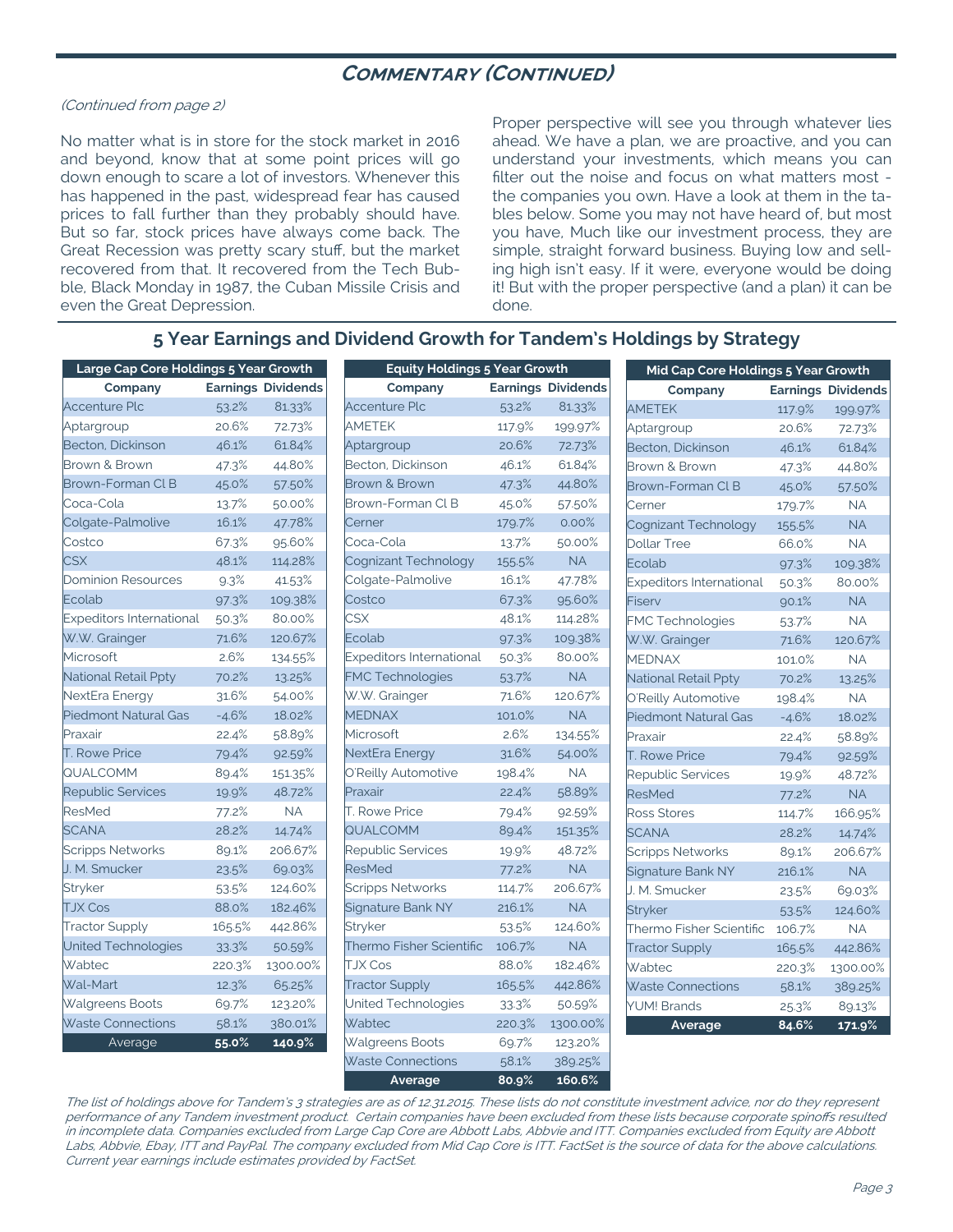## **MARKET COMMENTARY (CONTINUED)**

(Continued from page 1)

## perch. For awhile, anyway.

It turns out the Federal Reserve finally did raise rates for the first time in 1o years at their December meeting. That brought the market back down to earth and it ended the year almost exactly where it had begun. In fact, with the exception of the brief tantrum the market threw in August and September, the S&P never really traded more than 3% up or 3% down for the year! It felt like quite a ride, but we ultimately went nowhere.

The S&P 500 ended the year down a meager 0.73%. However, if you account for dividends, the index ended the year in positive territory, up 1.38%.

You may recall in these very pages we predicted that the Fed would not raise rates until 2017. Now you see why we rarely make predictions. It only took two months for us to be wrong. Smart people might quit while they are behind. When you find yourself in a hole, stop digging, or something like that. But not us! We are doubling down.

But all is not as it should be. There is not broad participation across industries. In fact, only 4 of the 10 major

| <b>S&amp;P Sector</b>             | <b>Price Gain</b> |
|-----------------------------------|-------------------|
| <b>Consumer Discretionary</b>     | 8.4%              |
| <b>Consumer Staples</b>           | 3.8%              |
| Energy                            | $-23.6%$          |
| Financials                        | $-3.5%$           |
| <b>Health Care</b>                | 5.2%              |
| Industrials                       | $-4.7%$           |
| <b>Information Technology</b>     | 4.3%              |
| <b>Materials</b>                  | $-10.4%$          |
| <b>Telecommunication Services</b> | $-1.7%$           |
| <b>Utilities</b>                  | $-8.4%$           |

industrial sectors experienced price gains in 2015. The other 6 were in the red for the year. This is certainly not broad participation. And while corporate profits had been growing (to a large extent due to unwise corpo-



While the Fed did indeed raise rates in December, from 0.00% to 0.25%, we think they are going to end up having to take that hike back. They may in fact hike again before they do. But we remain convinced that we are not in an environment conducive to interest rate hikes.

A healthy economy, one deserving of higher interest rates, is one that enjoys broad participation. Across all types of industries, companies and employees. This economy, in our view, just doesn't fit the bill. Yes some industries have thrived. Yes some corporate profits have grown. And yes, we have experienced consistent job growth and unemployment now stands at just 5%.

rate share repurchases instead of actual growth) they no longer are. The large chart above shows that we are in fact in the midst of an earnings recession! Perhaps when December earnings are tallied things will be different. Perhaps not. The S&P has experienced 4 consecutive quarters of trailing 12 month earnings declines. We can find no time previously that the S&P experienced such an earnings recession without the economy experiencing a recession as well. Maybe this can be the first time. But maybe not.

Finally, unemployment now stands at 5%, down from 10% at the height of the Great Recession. But this num- (Continued on page 5)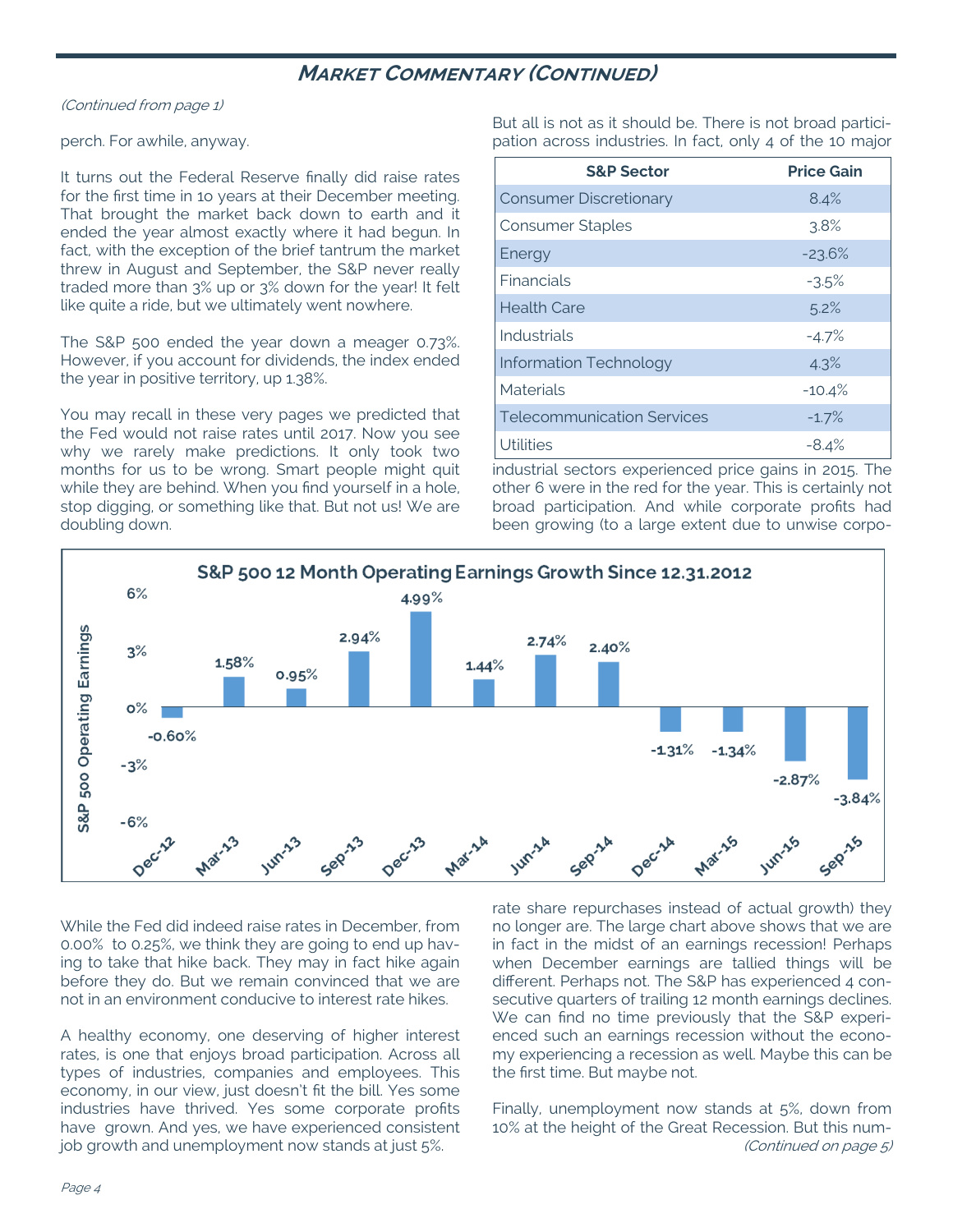## **MARKET COMMENTARY (CONTINUED)**

#### (Continued from page 4)

ber is not real. Participation in the workforce among us citizens is at a multi-generational low. It hasn't been this low since women entered the workforce in a major way. This leaves many to ask 5% of what? Are we to believe that people are as employed as they wish to be? Certainly the Boomers are retiring and the millennials are not yet filling the void so participation naturally declines a bit. But some of the participation decline is due to people just giving up. Retirement was not their first choice, but it turned out to be their best one. And price appreciation, and not all of them are painful to investors. The easiest way is to have prices become stagnant or pull back slightly while earnings grow. This certainly would be the preferred method for most of us, and indeed prices cooperated in 2015. But profits sadly did not. The chart below illustrates that while earnings may enjoy a minor uptick if December earnings estimates are to be believed, the general trend has been lower. Price is trying to do its job, but Earnings needs to get on the stick.

And until earnings materialize, stock prices are going to



many in the workforce are working multiple part time jobs instead of one full-time career. Lastly, we can tell by the overall lack of wage growth that the jobs that people are taking are not of the high-paying variety.

Whatever economic growth has been generated, this economy does not enjoy broad participation. So where do we go from here? Who knows. No more predictions from us though. It is easy to see, with this mixed bag, why the market went nowhere in 2015, despite a pretty healthy tug-of-war between Bulls and Bears.

The stock market has historically been a leading indicator. What it told us in 2015 was that there is probably a lot of uncertainty in front of us. We have said many times and as recently as our last writing that corporate earnings growth had to catch up with stock price growth before the market could sustain a move to higher levels.

There are a few ways for earnings growth to catch

be volatile. The chart clearly indicates that stock prices have gotten way ahead of earnings the last three years. The likelihood is increasing that prices will have to do all the work and pull back to become more in line with earnings. And if earnings were to actually contract, like they tend to do in a recession, that pullback could be a decent one.

Wall Street has lots of old adages, or saws as some call them. Most tend to be true. A Bull might pull out *mar*kets climb a wall of worry, meaning if we aren't worried, we are probably too euphoric and headed for a bubble. There is certainly plenty of worry to go around, which provides a solid grip for a stock market climb.

We think the more appropriate adage at this time is markets hate uncertainty. Last year and the beginning of this have left us more uncertain than we ought to be if we expect a healthy economy and a healthy stock market in 2016. Until data matches prices, we are likely to remain in a world where uncertainty reigns.